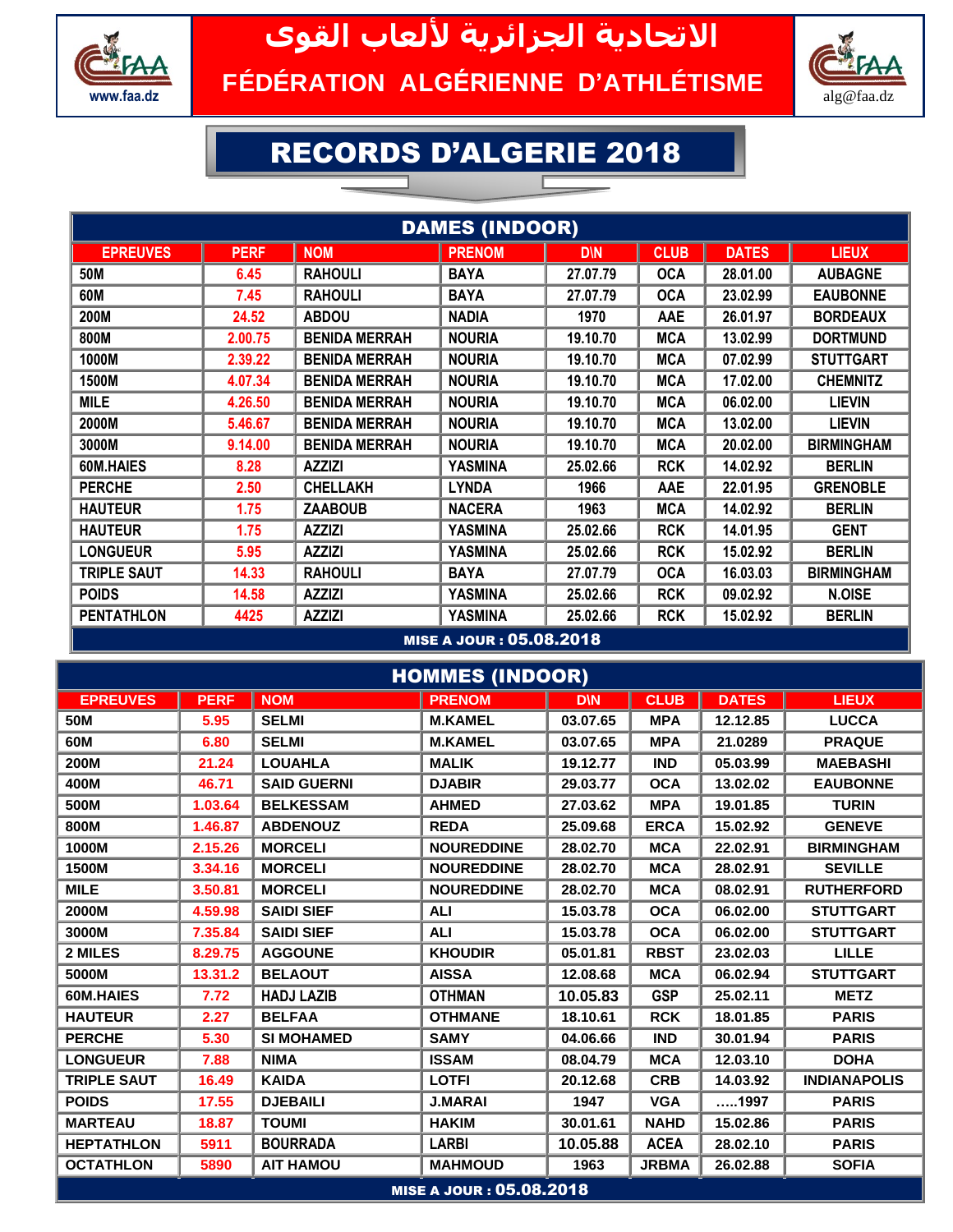| <b>SENIORS DAMES (OUTDOOR)</b> |             |                     |                          |            |               |              |                  |  |  |  |
|--------------------------------|-------------|---------------------|--------------------------|------------|---------------|--------------|------------------|--|--|--|
| <b>EPREUVES</b>                | <b>PERF</b> | <b>NOM</b>          | <b>PRENOM</b>            | <b>D\N</b> | <b>CLUB</b>   | <b>DATES</b> | <b>LIEUX</b>     |  |  |  |
| 100M                           | 11.61       | <b>BOUALI</b>       | <b>SOUHIER</b>           | 25.05.90   | <b>ASPTTC</b> | 18.06.08     | <b>TLEMCEN</b>   |  |  |  |
| 200M                           | 23.38       | <b>AZZIZI</b>       | <b>YASMINA</b>           | 25.02.66   | <b>RCK</b>    | 16.08.92     | <b>BRESCIA</b>   |  |  |  |
| 400M                           | 52.98       | <b>BOURAS</b>       | <b>ZAHRA</b>             | 13.01.87   | <b>ACEA</b>   | 01.06.09     | <b>REHLINGEN</b> |  |  |  |
| 800M                           | 1.58.72     | <b>BOULMERKA</b>    | <b>HASSIBA</b>           | 10.07.68   | <b>CRB</b>    | 17.07.91     | <b>ROME</b>      |  |  |  |
| 1000M                          | 2.34.60     | <b>BENIDA MERAH</b> | <b>NOURIA</b>            | 19.10.70   | <b>MCA</b>    | 17.07.99     | <b>NICE</b>      |  |  |  |
| 1500M                          | 3.55.30     | <b>BOULMERKA</b>    | <b>HASSIBA</b>           | 10.07.68   | <b>IND</b>    | 08.08.92     | <b>BARCELONE</b> |  |  |  |
| <b>MILE</b>                    | 4.20.79     | <b>BOULMERKA</b>    | <b>HASSIBA</b>           | 10.07.68   | <b>IND</b>    | 06.07.91     | <b>OSLO</b>      |  |  |  |
| 3000M                          | 8.47.99     | <b>AIT SALEM</b>    | <b>SOUAD</b>             | 06.01.79   | <b>JSDA</b>   | 22.06.06     | <b>ALGER</b>     |  |  |  |
| 5000M                          | 15.07.49    | <b>AIT SALEM</b>    | <b>SOUAD</b>             | 06.01.79   | <b>JSDA</b>   | 08.06.06     | <b>PARIS</b>     |  |  |  |
| 10000M                         | 32.13.15    | <b>AIT SALEM</b>    | <b>SOUAD</b>             | 06.01.79   | <b>IND</b>    | 23.07.04     | <b>MATARO</b>    |  |  |  |
| <b>10KM</b>                    | 32.13.00    | <b>AIT SALEM</b>    | <b>SOUAD</b>             | 06.01.79   | <b>JSDA</b>   | 08.10.06     | <b>DEBRECEN</b>  |  |  |  |
| <b>15KM</b>                    | 49.13.00    | <b>AIT SALEM</b>    | <b>SOUAD</b>             | 06.01.79   | <b>JSDA</b>   | 08.10.06     | <b>DUBRECEN</b>  |  |  |  |
| <b>20KM</b>                    | 1.06.11     | <b>AIT SALEM</b>    | <b>SOUAD</b>             | 06.01.79   | <b>JSDA</b>   | 08.10.06     | <b>DUBRECEN</b>  |  |  |  |
| <b>S.MARATHON</b>              | 1.09.15     | <b>AIT SALEM</b>    | <b>SOUAD</b>             | 06.01.79   | <b>JSDA</b>   | 24.02.08     | <b>OSTIA</b>     |  |  |  |
| <b>30KM</b>                    | 1.43.10     | <b>AIT SALEM</b>    | <b>SOUAD</b>             | 06.01.79   | <b>JSDA</b>   | 18.03.07     | <b>ROME</b>      |  |  |  |
| <b>MARATHON</b>                | 2.25.07     | <b>AIT SALEM</b>    | <b>SOUAD</b>             | 06.01.79   | <b>JSDA</b>   | 18.03.07     | <b>ROME</b>      |  |  |  |
| 4X100M                         | 46.83       | <b>GSP</b>          | <b>ALGER</b>             | И          | <b>GSP</b>    | 07.07.12     | <b>ALGER</b>     |  |  |  |
| <b>4X100M\EN</b>               | 47.12       | EN                  | FAA                      | И          | EN            | 27.07.90     | <b>ALGER</b>     |  |  |  |
| 4X400M                         | 3.44.76     | <b>JSDALGER</b>     | <b>ALGER</b>             | И          | <b>JSDA</b>   | 20.07.06     | <b>ALGER</b>     |  |  |  |
| <b>4X400M\EN</b>               | 3.39.70     | EN                  | FAA                      | И          | EN            | 10.08.02     | <b>TUNIS</b>     |  |  |  |
| <b>100M HAIES</b>              | 13.02       | <b>AZZIZI</b>       | <b>YASMINA</b>           | 25.02.66   | <b>RCK</b>    | 16.05.92     | <b>BRESCIA</b>   |  |  |  |
| <b>400M HAIES</b>              | 56.66       | <b>MOUSSA</b>       | <b>HOURIA</b>            | 10.02.78   | <b>MCA</b>    | 22.05.06     | <b>ALGER</b>     |  |  |  |
| 3000M STEEPLE                  | 9.25.90     | <b>BETICHE</b>      | <b>AMINA</b>             | 14.12.87   | <b>NCBBA</b>  | 17.05.17     | <b>BAKO</b>      |  |  |  |
| 3000 MARCHE                    | 13.13.1     | <b>KARA</b>         | <b>DOUNIA</b>            | 21.04.72   | <b>ASSN</b>   | 03.05.96     | <b>ALGER</b>     |  |  |  |
| <b>5KM MARCHE</b>              | 23.15.8     | <b>KARA</b>         | <b>DOUNIA</b>            | 21.04.72   | <b>ASSN</b>   | 07.1996      | <b>YAOUNDE</b>   |  |  |  |
| <b>10000 MARCHE</b>            | 46.48.0     | <b>KARA</b>         | <b>DOUNIA</b>            | 21.04.72   | <b>ASSN</b>   | 21.04.95     | <b>REMCHI</b>    |  |  |  |
| <b>10KM MARCHE</b>             | 48.43.3     | <b>KARA</b>         | <b>DOUNIA</b>            | 21.04.72   | <b>ASSN</b>   | 09.05.01     | <b>ALGER</b>     |  |  |  |
| <b>20KM MARCHE</b>             | 1.39.53     | <b>BOUSSAAD</b>     | <b>BAHIA</b>             | 31.01.79   | <b>MCA</b>    | 27.08.00     | <b>DIJON</b>     |  |  |  |
| <b>S.LONGUEUR</b>              | 6.70        | <b>RAHOULI</b>      | <b>BAYA</b>              | 27.07.79   | <b>OCA</b>    | 05.09.99     | <b>RIETI</b>     |  |  |  |
| <b>T.SAUT</b>                  | 14.98       | <b>RAHOULI</b>      | <b>BAYA</b>              | 27.07.79   | <b>OCA</b>    | 01.07.05     | <b>ALMERIA</b>   |  |  |  |
| <b>S.HAUTEUR</b>               | 1.85        | <b>BOUAOUDIA</b>    | <b>SARAH</b>             | 13.08.83   | <b>MCA</b>    | 01.07.05     | <b>ALMERIA</b>   |  |  |  |
| <b>S.PERCHE</b>                | 3.70        | <b>HALLICHE</b>     | <b>SONIA</b>             | 27.01.88   | <b>GSP</b>    | 28.07.11     | <b>ALGER</b>     |  |  |  |
| <b>L.POIDS</b>                 | 16.16       | <b>AZZIZI</b>       | <b>YASMINA</b>           | 25.02.66   | <b>OPSBA</b>  | 07.05.95     | <b>ALGER</b>     |  |  |  |
| <b>L.DISQUE</b>                | 53.54       | <b>DAHMOUS</b>      | <b>AICHA</b>             | 12.06.58   | <b>MCA</b>    | 28.06.87     | <b>ALGER</b>     |  |  |  |
| <b>L.JAVELOT \AT</b>           | 62.16       | <b>DJEMAA</b>       | <b>SAMIA</b>             | 1966       | <b>MCA</b>    | 19.06.87     | <b>ALGER</b>     |  |  |  |
| <b>L.JAVELOT \NT</b>           | 47.92       | <b>KADRI</b>        | <b>FAIZA</b>             | 02.08.80   | <b>JSMC</b>   | 20.07.05     | <b>ALGER</b>     |  |  |  |
| <b>L.MARTEAU</b>               | 64.49       | <b>BOUZEBRA</b>     | <b>ZOUINA</b>            | 03.10.90   | <b>NCBBA</b>  | 02.08.18     | <b>ASAB NGR</b>  |  |  |  |
| <b>HEPTATHLON</b>              | 6392        | <b>AZZIZI</b>       | <b>YASMINA</b>           | 25.02.66   | <b>RCK</b>    | 26.08.91     | <b>TOKYO</b>     |  |  |  |
|                                |             |                     | MISE A JOUR : 05.08.2018 |            |               |              |                  |  |  |  |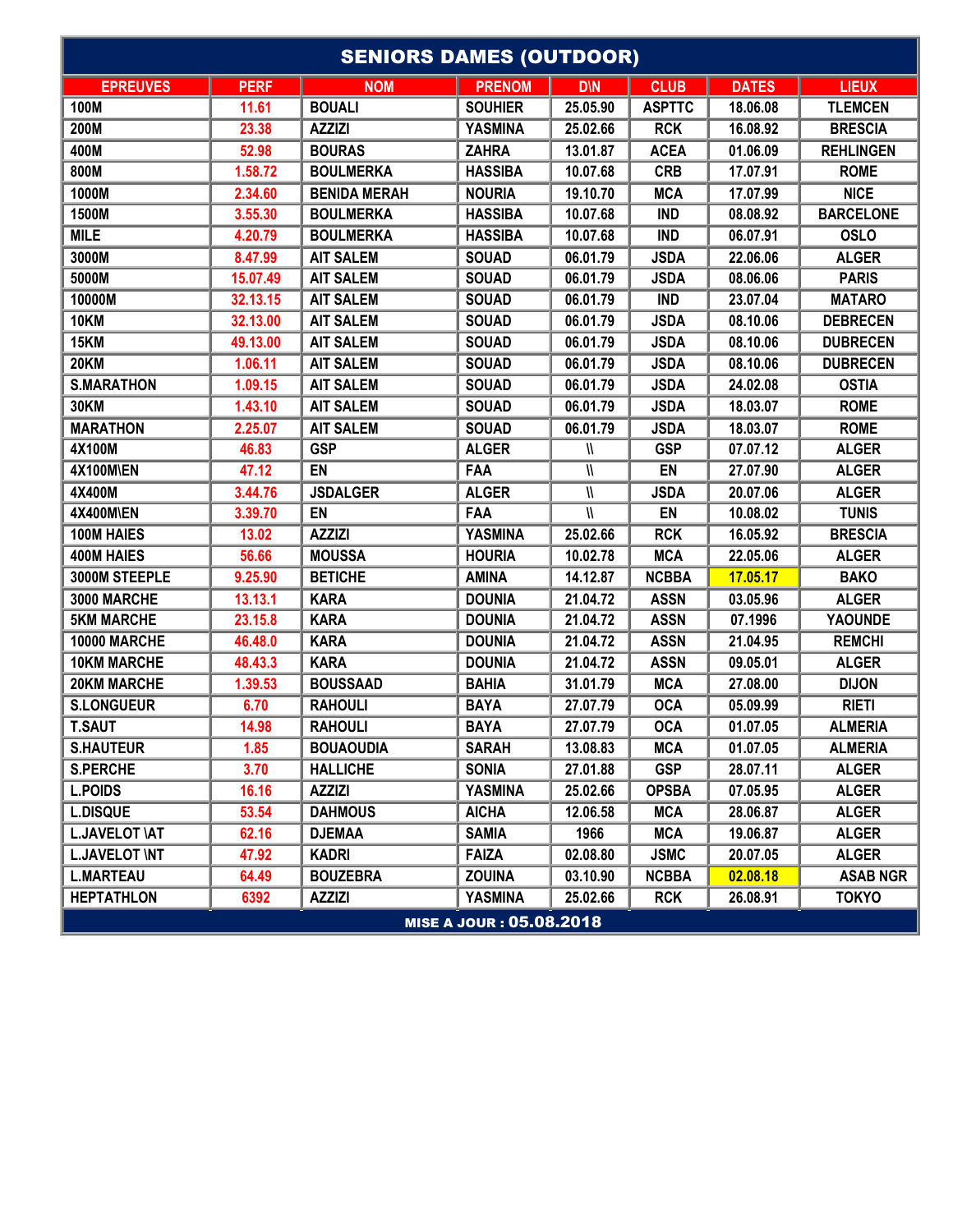|                          |             |                                                                                 | <b>SENIORS HOMMES (OUTDOOR)</b> |            |              |              |                   |  |  |  |  |
|--------------------------|-------------|---------------------------------------------------------------------------------|---------------------------------|------------|--------------|--------------|-------------------|--|--|--|--|
| <b>EPREUVES</b>          | <b>PERF</b> | <b>NOM</b>                                                                      | <b>PRENOM</b>                   | <b>D\N</b> | <b>CLUB</b>  | <b>DATES</b> | <b>LIEUX</b>      |  |  |  |  |
| 100 M-VV-1.6             | 10.29       | <b>ATHMANI</b>                                                                  | <b>SKANDER DJAMIL</b>           | 21.06.92   | <b>GSP</b>   | 28.07.17     | <b>ALGER</b>      |  |  |  |  |
| <b>200M-VV</b><br>$+1.6$ | 20.52       | <b>BOUHEDA</b>                                                                  | <b>SOFIANE</b>                  | 08.06.90   | <b>GSP</b>   | 16.07.2016   | <b>ALGER</b>      |  |  |  |  |
| 400M                     | 45.13       | <b>LOUAHLA</b>                                                                  | <b>MALIK</b>                    | 19.12.77   | <b>MCA</b>   | 04.08.01     | <b>EDMONTON</b>   |  |  |  |  |
| 800M                     | 1.43.09     | <b>SAID GUERNI</b>                                                              | <b>JABIR</b>                    | 19.12.77   | <b>IND</b>   | 03.09.99     | <b>BRUXELLES</b>  |  |  |  |  |
| 1000M                    | 2.13.08     | <b>MAKHLOUFI</b>                                                                | <b>TAOUFIK</b>                  | 29.04.88   | <b>GSP</b>   | 01.07.15     | TOMBLAIN(NANCY)   |  |  |  |  |
| 1500M                    | 3.27.37     | <b>MORCELI</b>                                                                  | <b>N\EDDINE</b>                 | 28.02.70   | <b>MCA</b>   | 12.07.95     | <b>NICE</b>       |  |  |  |  |
| <b>MILE</b>              | 3.44.39     | <b>MORCELI</b>                                                                  | <b>N\EDDINE</b>                 | 28.02.70   | <b>MCA</b>   | 09.09.93     | <b>RIETI</b>      |  |  |  |  |
| 2000M                    | 4.46.88     | <b>SAIDI SIEF</b>                                                               | <b>ALI</b>                      | 15.03.78   | <b>OCA</b>   | 19.06.01     | <b>STRASBOURG</b> |  |  |  |  |
| 3000M                    | 7.25.02     | <b>A.SAIDI SIEF</b>                                                             | <b>ALI</b>                      | 15.03.78   | <b>OCA</b>   | 18.08.00     | <b>MONACO</b>     |  |  |  |  |
| 5000M                    | 12.50.86    | <b>A.SAIDI SIEF</b>                                                             | <b>ALI</b>                      | 15.03.78   | <b>OCA</b>   | 30.06.00     | <b>ROME</b>       |  |  |  |  |
| 10000M                   | 27.58.03    | <b>AGGOUN</b>                                                                   | <b>KHOUDIR</b>                  | 05.01.81   | <b>MCA</b>   | 06.06.08     | <b>ST MAUR</b>    |  |  |  |  |
| 20000M                   | 1.00.12     | <b>KOHIL</b>                                                                    | <b>KAMEL</b>                    | 25.12.71   | <b>EMEPS</b> | 16.05.94     | <b>ALGER</b>      |  |  |  |  |
| <b>HEURE</b>             | 19.09.31    | <b>KOHIL</b>                                                                    | <b>KAMEL</b>                    | 25.12.71   | <b>EMEPS</b> | 16.05.94     | <b>ALGER</b>      |  |  |  |  |
| <b>10KM ROUTE</b>        | 28.08       | <b>ATHAMNA</b>                                                                  | <b>N\EDDINE</b>                 | 25.05.84   | <b>CNN</b>   | 07.10.07     | <b>UTRECHT</b>    |  |  |  |  |
| <b>S.MARATHON</b>        | 1.01.13     | <b>KOHIL</b>                                                                    | <b>KAMEL</b>                    | 25.12.71   | <b>CRB</b>   | 11.04.99     | <b>IVRY</b>       |  |  |  |  |
| <b>MARATHON</b>          | 2.09.54     | <b>ZIAR</b>                                                                     | <b>RACHID</b>                   | 20.11.61   | <b>MCA</b>   | 07.04.02     | <b>PARIS</b>      |  |  |  |  |
| 4X100M                   | 40.79       | <b>OCALGER</b>                                                                  | <b>ALGER</b>                    | И          | <b>OCA</b>   | 08.08.98     | <b>ALGER</b>      |  |  |  |  |
| <b>4X100M\EN</b>         | 39.89       | EN                                                                              | FAA                             | И          | EN           | 12.08.14     | <b>MARRAKECH</b>  |  |  |  |  |
| 4X400M                   | 3.07.6      | <b>MCALGER</b>                                                                  | <b>ALGER</b>                    | И          | <b>MCA</b>   | 14.07.95     | <b>ANNABA</b>     |  |  |  |  |
| <b>4X400M/EN</b>         | 3.02.78     | EN                                                                              | FAA                             | И          | EN           | 17.06.95     | <b>ANNABA</b>     |  |  |  |  |
| <b>110M HAIES</b>        | 13.46       | <b>HADJ LAZIB</b>                                                               | <b>OTHMAN</b>                   | 10.05.83   | <b>IND</b>   | 13.08.11     | <b>MANNHEIM</b>   |  |  |  |  |
| <b>400M HAIES</b>        | 48.47       | <b>LAHOULOU</b>                                                                 | <b>ABDELMALEK</b>               | 07.05.92   | <b>GSP</b>   | 03.08.18     | <b>ASABA NGR</b>  |  |  |  |  |
| <b>3000M STEEPLE</b>     | 8.10.23     | <b>BESSOU</b>                                                                   | <b>LAID</b>                     | 05.02.76   | <b>ASUC</b>  | 18.08.00     | <b>MONACO</b>     |  |  |  |  |
| 5000 MARCHE              | 19.05       | <b>FERGUENE</b>                                                                 | <b>A\WAHAB</b>                  | 18.11.58   | <b>ERCA</b>  | 15.08.92     | <b>GROSS G</b>    |  |  |  |  |
| <b>10000 MARCHE</b>      | 39.46.14    | <b>AOUANOUK</b>                                                                 | <b>MOUSSA</b>                   | 02.08.72   | <b>OCA</b>   | 03.06.00     | <b>TUNIS</b>      |  |  |  |  |
| <b>20000 MARCHE</b>      | 1.23.34     | <b>AOUANOUK</b>                                                                 | <b>MOUSSA</b>                   | 02.08.72   | <b>OCA</b>   | 11.06.00     | <b>ALGER</b>      |  |  |  |  |
| <b>HEURE MARCHE</b>      | 14.27.5     | <b>FERGUENE</b>                                                                 | <b>A\WAHAB</b>                  | 18.11.58   | <b>ERCA</b>  | 03.05.92     | <b>NEUILLY</b>    |  |  |  |  |
| 50000M MARCHE            | 4.21.44     | <b>FERGUENE</b>                                                                 | <b>A\WAHAB</b>                  | 18.11.58   | <b>ERCA</b>  | 25.03.84     | <b>TOULOUSE</b>   |  |  |  |  |
| <b>20 KM MARCHE</b>      | 1.22.51     | <b>FERGUENE</b>                                                                 | <b>A\WAHAB</b>                  | 18.11.58   | <b>ERCA</b>  | 23.08.92     | <b>HILDELHEM</b>  |  |  |  |  |
| <b>50 KM MARCHE</b>      | 4.19.15     | <b>RAHOULI</b>                                                                  | <b>HMIMED</b>                   | 14.04.64   | <b>RCK</b>   | 12.03.87     | <b>BOUMERDES</b>  |  |  |  |  |
| <b>S.LONGUEUR</b>        | 8.26        | <b>NIMA</b>                                                                     | <b>ISSAM</b>                    | 08.04.79   | <b>MCA</b>   | 28.07.07     | <b>ZARAGOZA</b>   |  |  |  |  |
| <b>TRILE SAUT</b>        | 16.92       | <b>KAIDA</b>                                                                    | <b>LOTFI</b>                    | 20.12.68   | <b>CRB</b>   | 07.08.93     | <b>MONACO</b>     |  |  |  |  |
| <b>S.PERCHE</b>          | 5.50        | <b>CHERABI</b>                                                                  | <b>H.KHALIL</b>                 | 30.03.93   | <b>GSP</b>   | 14.06.15     | ZWEIBRÜCKEN(GER)  |  |  |  |  |
| <b>S.HAUTEUR</b>         | 2.34        | <b>HAMMAD</b>                                                                   | <b>A\RAHMANE</b>                | 27.05.77   | <b>OCA</b>   | 14.07.00     | <b>ALGER</b>      |  |  |  |  |
| <b>L.POIDS</b>           | 19.07       | <b>DJEBAILI</b>                                                                 | <b>JEAN MARI</b>                | 1947       | <b>VGA</b>   | 02.06.75     | <b>ST MAUR</b>    |  |  |  |  |
| <b>L.DISQUE</b>          | 56.45       | <b>BOURAKBA</b>                                                                 | <b>A/MOUMEN</b>                 | 19.03.88   | <b>ACEA</b>  | 02.07.11     | <b>ALGER</b>      |  |  |  |  |
| <b>L.JAVELOT</b>         | 70.20       | <b>MAHOUR BACHA</b>                                                             | <b>AHMED</b>                    | 16.06.61   | <b>RCK</b>   | 08.08.86     | <b>TUNIS</b>      |  |  |  |  |
| <b>L.MARTEAU</b>         | 74.76       | <b>TOUMI</b>                                                                    | <b>HAKIM</b>                    | 30.01.61   | <b>MCA</b>   | 08.08.98     | <b>ALGER</b>      |  |  |  |  |
| <b>DECATHLON</b>         | 8521        | <b>BOURRADA</b>                                                                 | <b>LARBI</b>                    | 10.05.88   | <b>CNN</b>   | 17/18.08.16  | Rio De Janeiro    |  |  |  |  |
|                          |             | $10.75 - 7.52 - 13.78 - 2.10m - 47.98 - 14.15 - 42.39 - 4.60 - 66.49 - 4.14.60$ |                                 |            |              |              |                   |  |  |  |  |
|                          |             |                                                                                 |                                 |            |              |              |                   |  |  |  |  |

MISE A JOUR : 05.08.2018

- 4x100m(EN) 1. HAMOUDI Mahmoud(OSMT)
	-
	- 2. BOUGUESBA<br>3. ATHMANI
	- 3. ATHMANI Skandar Djamil(ACSB)
	- 4. BOUHADDA Sofinane(GSP)
-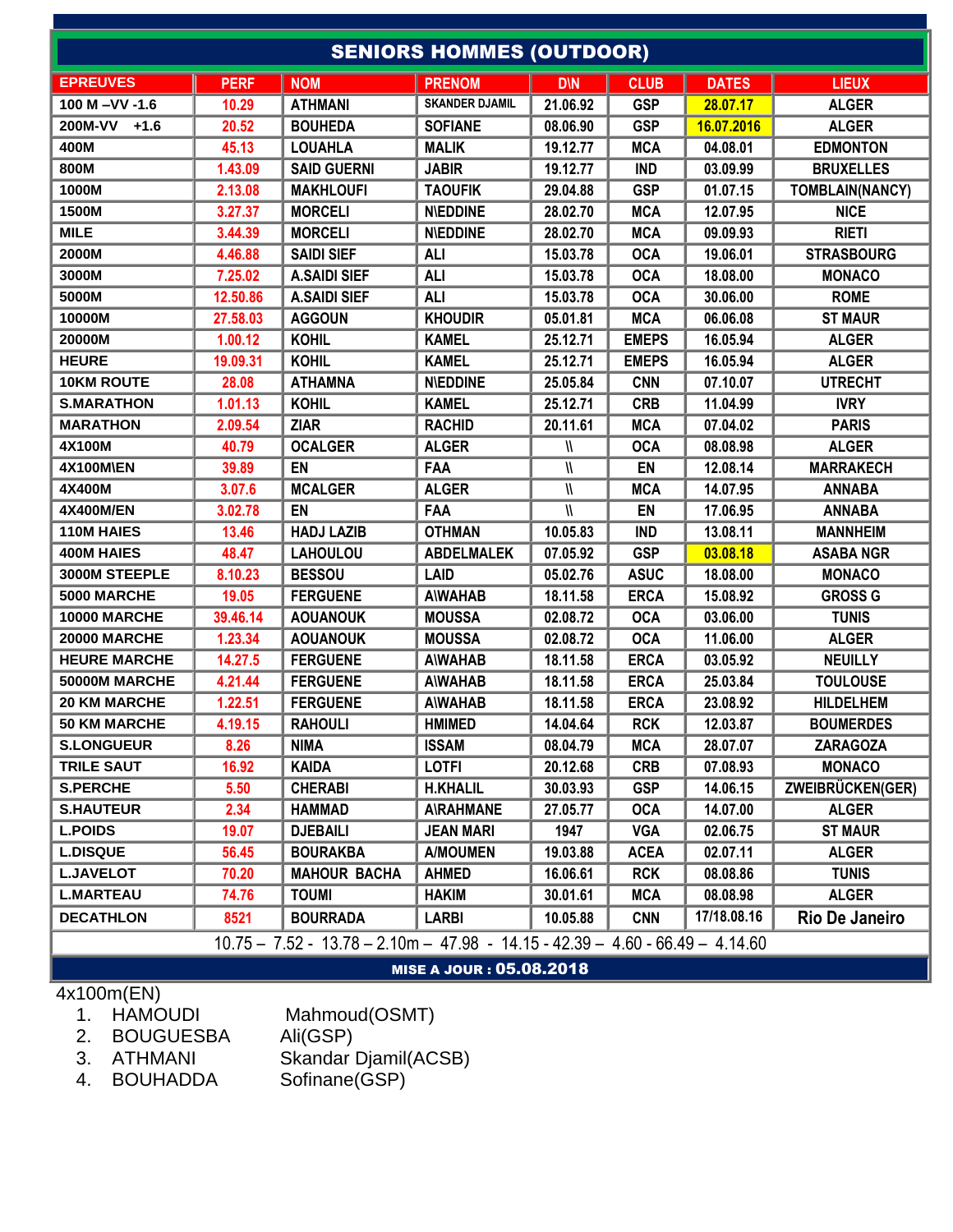| <b>U20 FILLES</b>     |             |                  |                                 |            |               |              |                    |  |  |  |
|-----------------------|-------------|------------------|---------------------------------|------------|---------------|--------------|--------------------|--|--|--|
| <b>EPREUVES</b>       | <b>PERF</b> | <b>NOM</b>       | <b>PRENOM</b>                   | <b>D\N</b> | <b>CLUB</b>   | <b>DATES</b> | <b>LIEUX</b>       |  |  |  |
| <b>100M</b>           | 11.61       | <b>BOUALI</b>    | <b>SOUHIER</b>                  | 25.05.90   | <b>ASPTTC</b> | 18.06.08     | <b>TLEMCEN</b>     |  |  |  |
| 200M                  | 23.55       | <b>BOUALI</b>    | <b>SOUHIER</b>                  | 25.05.90   | <b>ASPTTC</b> | 29.05.08     | <b>ALGER</b>       |  |  |  |
| 400M                  | 54.14       | <b>BOUALI</b>    | <b>SOUHIER</b>                  | 25.05.90   | <b>ASPTTC</b> | 14.05.08     | <b>BATNA</b>       |  |  |  |
| 800M                  | 2.04.33     | <b>BOULMERKA</b> | <b>HASSIBA</b>                  | 10.07.68   | <b>CRB</b>    | 24.09.87     | <b>LATTAQUIE</b>   |  |  |  |
| 1500M                 | 4.16.57     | <b>CHEBOUB</b>   | <b>CHAHRAZED</b>                | 09.03.86   | <b>MCA</b>    | 12.06.05     | <b>TUNISIE</b>     |  |  |  |
| 3000M                 | 9.23.56     | <b>ZOUTAT</b>    | <b>FOUZIA</b>                   | 24.07.80   | <b>IND</b>    | 23.07.99     | <b>TUNIS</b>       |  |  |  |
| 5000M                 | 16.44.7     | <b>AIT SALEM</b> | <b>SOUAD</b>                    | 06.01.79   | <b>MCEE</b>   | 02.07.98     | <b>ALGER</b>       |  |  |  |
| 10000M                | 36.14.95    | <b>DRICI</b>     | <b>BARKAHOUM</b>                | 28.03.89   | <b>NCBBA</b>  | 05.07.07     | <b>BBA</b>         |  |  |  |
| 4X100M/CLUB           | 47.6        | <b>MCALGER</b>   |                                 |            | <b>MCA</b>    | 02.08.00     | <b>ALGER</b>       |  |  |  |
| <b>4X100M/EN</b>      | 47.46       | EN               |                                 |            | EN            | 20.08.75     | <b>ALGER</b>       |  |  |  |
| 4X400M/CLUB           | 3.59.9      | <b>MSJBECHAR</b> |                                 |            | <b>MSJB</b>   | 13.07.97     | <b>BATNA</b>       |  |  |  |
| 4X400M/EN             | 3.51.10     | EN               |                                 |            | EN            | 31.07.10     | <b>BEYHROUT</b>    |  |  |  |
| 100M.HAIES            | 13.50       | <b>RAHOULI</b>   | <b>BAYA</b>                     | 27.07.79   | <b>OCA</b>    | 01.08.98     | <b>ANNECY</b>      |  |  |  |
| 400M.HAIES            | 58.82       | <b>HADDAR</b>    | <b>DIHIA</b>                    | 29.04.95   | <b>ESK</b>    | 01.09.13     | <b>ILE MAURICE</b> |  |  |  |
| 3000M.STEEPLE(M)      | 10.36.8     | YAHI             | <b>NAWAL</b>                    | 09.12.91   | <b>NRBB</b>   | 22.06.10     | <b>ALGER</b>       |  |  |  |
| 3000M.STEEPLE(E)      | 10.30.91    | <b>SOUKHAL</b>   | <b>HADJER</b>                   | 24.01.95   | <b>NCBBA</b>  | 24.07.14     | <b>EUGENE</b>      |  |  |  |
| 5000M.MARCHE          | 23.52.9     | <b>YACIA</b>     | <b>NABILA</b>                   |            | <b>CAAB</b>   | 09.07.95     | <b>ALGER</b>       |  |  |  |
| 10KM.MARCHE           | 49.50.0     | <b>YACIA</b>     | <b>NABILA</b>                   |            | <b>CAAB</b>   | 25.04.95     | <b>REMCHI</b>      |  |  |  |
| <b>10000 M MARCHE</b> | 49.41.54    | <b>AZZI</b>      | <b>SOUAD</b>                    | 18.09.99   | <b>MBB</b>    | 02.03.18     | <b>BEJAIA</b>      |  |  |  |
| <b>LONGUEUR</b>       | 6.36        | <b>RAHOULI</b>   | <b>BAYA</b>                     | 27.07.79   | <b>OCA</b>    | 21.08.98     | <b>DAKAR</b>       |  |  |  |
| <b>TRIPLE SAUT</b>    | 14.04       | <b>RAHOULI</b>   | <b>BAYA</b>                     | 27.07.79   | <b>OCA</b>    | 02.08.98     | <b>ANNECY</b>      |  |  |  |
| <b>HAUTEUR</b>        | 1.77        | <b>LEMGHERBI</b> | <b>AMINA</b>                    | 26.12.82   | <b>OCA</b>    | 25.06.00     | <b>TCHEQUIE</b>    |  |  |  |
| <b>PERCHE</b>         | 3.70        | <b>HALLICHE</b>  | <b>SONIA</b>                    | 27.01.88   | <b>MCA</b>    | 25.08.06     | <b>ALGER</b>       |  |  |  |
| <b>POIDS</b>          | 12.81       | <b>BOUZEBRA</b>  | <b>ZOUINA</b>                   | 03/10/90   | <b>ESA</b>    | 02.08.09     | <b>MAURICE</b>     |  |  |  |
| <b>DISQUE</b>         | 42.29       | <b>DAHAMNIA</b>  | <b>NAILA</b>                    | 19.06.99   | CAB           | 07.04.18     | <b>ALGER</b>       |  |  |  |
| <b>JAVELOT/AT</b>     | 47.84       | <b>DJEMAA</b>    | <b>SAMIA</b>                    |            | <b>JRBD</b>   | 28.06.82     | <b>ALGER</b>       |  |  |  |
| <b>JAVELOT/NT</b>     | 46.36       | <b>CHELLAKH</b>  | <b>LYNDA</b>                    | 66         | AAE           | 17.09.94     | <b>AIX-LES-BAI</b> |  |  |  |
| <b>L.MARTEAU</b>      | 55.14       | <b>SAADA</b>     | <b>AMINA</b>                    | 16.08.89   | <b>MCA</b>    | 08.07.08     | <b>HELSINKI</b>    |  |  |  |
| <b>HEPTATHLON</b>     | 5188        | <b>CHELLAKH</b>  | <b>LYNDA</b>                    |            | AAE           | 23.07.94     | <b>ANNECY</b>      |  |  |  |
|                       |             |                  | <b>MISE A JOUR : 05.08.2018</b> |            |               |              |                    |  |  |  |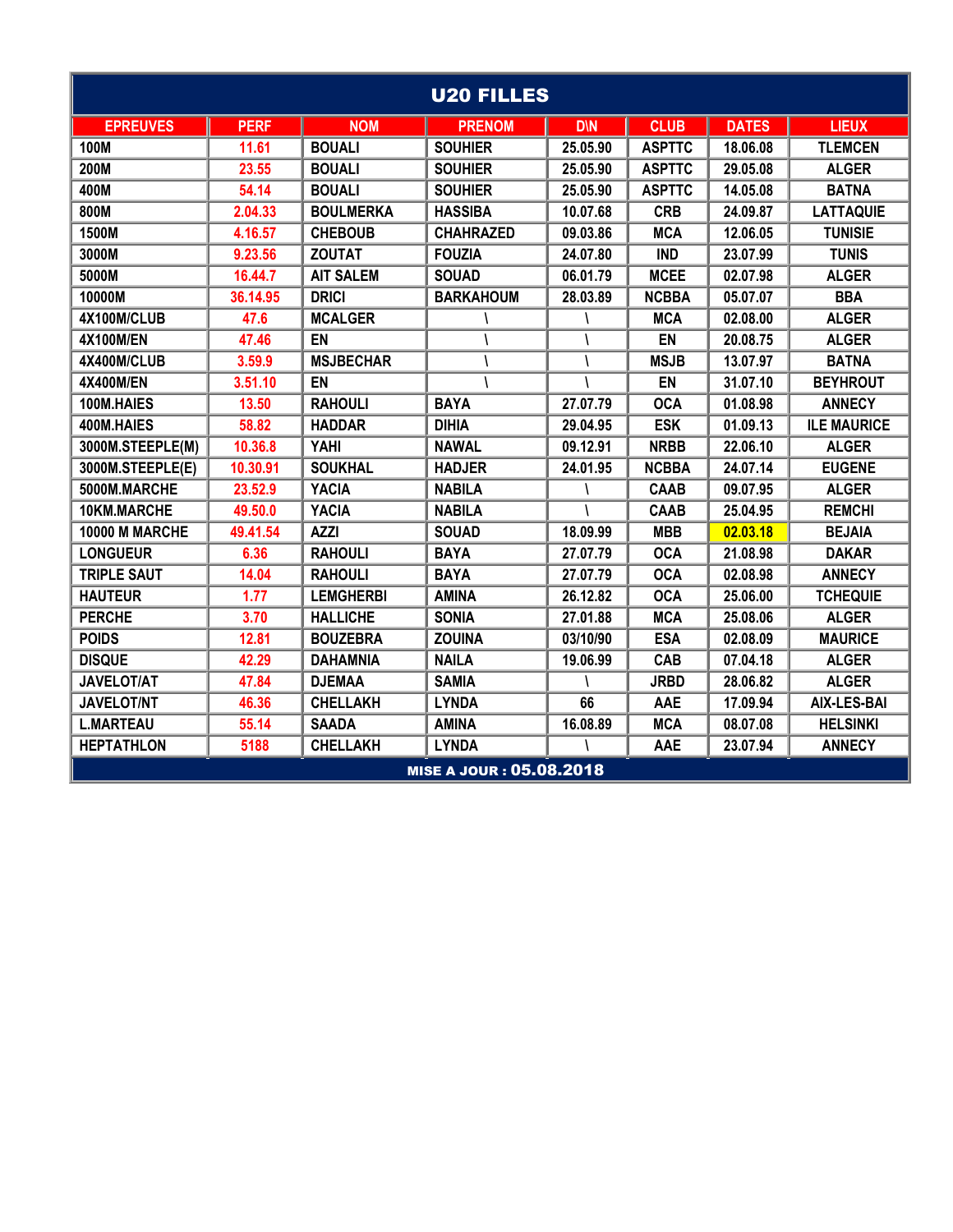|                      |             |                   | <b>U 20 GARCONS</b>      |            |               |              |                        |
|----------------------|-------------|-------------------|--------------------------|------------|---------------|--------------|------------------------|
| <b>EPREUVES</b>      | <b>PERF</b> | <b>NOM</b>        | <b>PRENOM</b>            | <b>D\N</b> | <b>CLUB</b>   | <b>DATES</b> | <b>LIEUX</b>           |
| $100M - VV 1.6$      | 10.48       | <b>ZEKRAOUI</b>   | <b>MED MEHDI</b>         | 05.01.00   | <b>JSS</b>    | 19/22.04.18  | <b>AMMAN</b>           |
| $200M - VV 1.3$      | 21.32       | <b>MOULLA</b>     | <b>SLIMANE</b>           | 25.05.99   | <b>USMDBK</b> | 30.06.2018   | <b>BEJAIA</b>          |
| 400 M                | 45.96       | <b>MOULLA</b>     | <b>SLIMANE</b>           | 25.05.99   | <b>USMDBK</b> | 10.06.18     | <b>JOSILO</b>          |
| 800M                 | 1.46.70     | <b>BELBACHIR</b>  | <b>MOHAMED</b>           | 11.01.94   | <b>IRCW</b>   | 15.07.12     | <b>BARCELONE</b>       |
| 1000M                | 2.19.93     | <b>ABAOUB</b>     | <b>MILOUD</b>            | 23.04.77   | <b>IND</b>    | 17.08.96     | <b>SYDNEY</b>          |
| 1500M                | 3.37.47     | <b>SAIDI SIEF</b> | <b>ALI</b>               | 15.03.78   | <b>IND</b>    | 10.06.97     | <b>BRATISLAVA</b>      |
| <b>MILE</b>          | 3.56.28     | <b>SAIDI SIEF</b> | <b>ALI</b>               | 15.03.78   | <b>IND</b>    | 16.07.97     | <b>NICE</b>            |
| 2000M                | 4.59.14     | <b>SAIDI SIEF</b> | <b>ALI</b>               | 15.03.78   | <b>IND</b>    | 29.06.97     | <b>VITTEL</b>          |
| 3000M                | 7.56.58     | <b>SAIDI SIEF</b> | <b>ALI</b>               | 15.03.78   | <b>IND</b>    | 26.08.97     | <b>BERLIN</b>          |
| 5000M                | 13.38.50    | <b>AZAIDJ</b>     | YAHIA                    | 03.05.72   | <b>CMKB</b>   | 18.07.90     | <b>ALGER</b>           |
| 10000M               | 29.12.9     | <b>AZAIDJ</b>     | YAHIA                    | 03.05.72   | <b>CMKB</b>   | 12.07.90     | <b>ALGER</b>           |
| 4X100M/CLUB          | 42.3        | <b>RCK</b>        |                          |            | <b>RCK</b>    | 23.06.94     | <b>ALGER</b>           |
| 4X400M/CLUB          | 3.18.94     | <b>IRCW ORAN</b>  |                          |            | <b>IRCWO</b>  | 05.08.04     | <b>ALGER</b>           |
| <b>4X400M/EN</b>     | 3.11.37     | EN                |                          |            | <b>EN</b>     | 07.08.04     | <b>ALGER</b>           |
| 110M.HAIES           | 13.65       | <b>BOUANANI</b>   | <b>AMINE</b>             | 17.10.97   | <b>MBB</b>    | 20.07.16     | <b>Bydgoszcz (Pol)</b> |
| 400M.HAIES           | 51.68       | <b>LAHOULOU</b>   | <b>ABDELMALIK</b>        | 07.05.92   | <b>IND</b>    | 04.07.11     | <b>ANNABA</b>          |
| 2000M.STEEPLE        | 5.41.8      | <b>BRAHMI</b>     | <b>A\EDDINE</b>          | 13.09.66   | <b>EPS</b>    | 10.07.85     | <b>ALGER</b>           |
| 3000M.STEEPLE        | 8.32.08     | <b>TABTI</b>      | <b>BILAL</b>             | 07.06.93   | <b>CMT</b>    | 15.07.12     | <b>BARCELONE</b>       |
| 5000M.MARCHE         | 21.15.76    | <b>DJERFAOUI</b>  | <b>EL AMINE</b>          | 15.07.88   | CAT           | 06.08.06     | <b>TUNIS</b>           |
| 10.000m Marche       | 42.59.51    | <b>CHIBANI</b>    | <b>OTHMANE</b>           | 08.11.99   | <b>ASSN</b>   | 23.03.18     | <b>EI OUED</b>         |
| 20000M.MARCHE        | 1.28.37     | <b>MEHADI</b>     | <b>LOUNES</b>            | 10.05.76   | <b>JSA</b>    | 06.07.87     | <b>ALGER</b>           |
| <b>LONGUEUR</b>      | 7.81        | <b>TRIKI</b>      | Yasser Med Tahar         |            | <b>MBB</b>    | 20.07.16     | <b>Bydgoszcz (Pol)</b> |
| <b>TRIPLE SAUT</b>   | 16.01       | <b>TRIKI</b>      | Yasser Med Tahar         |            | <b>MBB</b>    | 06.05.16     | <b>Tlemcen</b>         |
| <b>HAUTEUR</b>       | 2.19        | <b>BELFAA</b>     | <b>OTHMANE</b>           | 18.10.61   | <b>DNCA</b>   | 07.04.80     | <b>EL OUED</b>         |
| <b>PERCHE</b>        | 5.12        | <b>MEFTI</b>      | <b>RAFIK</b>             | 02.06.77   | <b>ERCA</b>   | 15.05.92     | <b>ALGER</b>           |
| POIDS.6KG            | 16.75       | <b>BELLALIA</b>   | <b>ABDELKADER</b>        | 12.02.79   | <b>MCA</b>    | 04.04.02     | <b>ALGER</b>           |
| <b>POIDS.7.260KG</b> | 14.97       | <b>SLIMANI</b>    | <b>KHALIL</b>            | 18.05.79   | <b>OCA</b>    | 30.07.98     | <b>ALGER</b>           |
| <b>DISQUE.1.750G</b> | 49.67       | <b>BELLALIA</b>   | <b>ABDELKADER</b>        | 12.12.79   | <b>MCA</b>    | 11.07.02     | <b>ALGER</b>           |
| <b>DISQUE.2KG</b>    | 48.18       | <b>BOUDAOUI</b>   | <b>WALID</b>             | 12.12.79   | <b>ESBA</b>   | 08.06.98     | <b>ALGER</b>           |
| <b>JAVELOT</b>       | 63.76       | <b>MOKRANI</b>    | <b>NASSIM</b>            | 02.01.87   | <b>MCA</b>    | 26.06.06     | <b>BEJAIA</b>          |
| <b>MARTEAU.6KG</b>   | 64.18       | <b>AMROUNE</b>    | <b>NABIL</b>             | 12.08.79   | <b>ERCA</b>   | 25.06.97     | <b>ALGER</b>           |
| MARTEAU.7.250G       | 60.34       | <b>AMROUNE</b>    | <b>NABIL</b>             | 12.08.79   | <b>OCA</b>    | 08.08.98     | <b>ALGER</b>           |
| <b>DECATHLON</b>     | 7349        | <b>BOURADA</b>    | <b>LARBI</b>             | 10.05.88   | <b>JSDA</b>   | 18.07.07     | <b>ALGER</b>           |
|                      |             |                   |                          |            |               |              |                        |
|                      |             |                   | MISE A JOUR : 05.08.2018 |            |               |              |                        |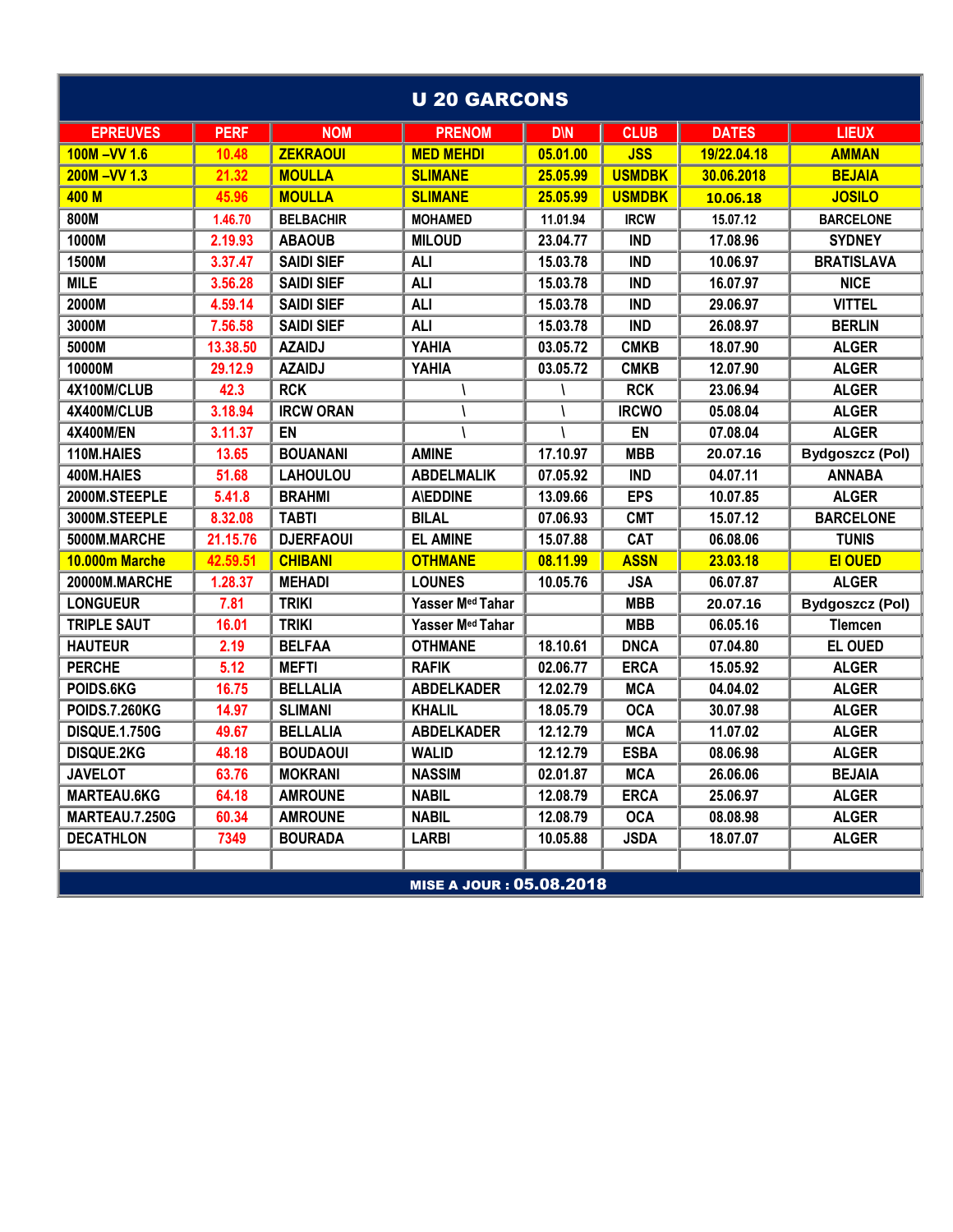| <b>U18 FILLES</b>      |             |                    |                          |            |               |               |                    |  |  |  |  |
|------------------------|-------------|--------------------|--------------------------|------------|---------------|---------------|--------------------|--|--|--|--|
| <b>EPREUVES</b>        | <b>PERF</b> | <b>NOM</b>         | <b>PRENOM</b>            | <b>D\N</b> | <b>CLUB</b>   | <b>DATES</b>  | <b>LIEUX</b>       |  |  |  |  |
| 100M                   | 11.61       | <b>BOUALI</b>      | <b>SOUHIER</b>           | 25.05.90   | <b>ASPTTC</b> | 08.07.07      | <b>ALGER</b>       |  |  |  |  |
| 200M                   | 23.92       | <b>BOUALI</b>      | <b>SOUHIER</b>           | 25.05.90   | <b>ASPTTC</b> | 13.07.07      | <b>OSTRAVA</b>     |  |  |  |  |
| 400M                   | 55.84       | <b>BOUALI</b>      | <b>SOUHIER</b>           | 25.05.90   | <b>ASPTTC</b> | 08.07.07      | <b>OSTRAVA</b>     |  |  |  |  |
| 800M                   | 2.12.18     | LAIB               | <b>AMINA</b>             | 28.12.88   | CONST.        | 19.05.05      | <b>ORAN</b>        |  |  |  |  |
| 1500M(m)               | 4.29.6      | <b>TOUATI</b>      | <b>KHADIDJA</b>          | 07.09.79   | <b>ARBA</b>   | 29.06.96      | <b>ALGER</b>       |  |  |  |  |
| 1500M(é)               | 4.27.84     | <b>BELMILOUD</b>   | <b>ABADIA</b>            | 24.09.89   | <b>CAAT</b>   | 22.09.06      | <b>ALGER</b>       |  |  |  |  |
| 3000M                  | 9.37.2      | <b>ZOUTAT</b>      | <b>FOUZIA</b>            | 24.07.80   | <b>MBB</b>    | 28.07.97      | <b>ALGER</b>       |  |  |  |  |
| 5000M                  | 16.49.5     | <b>ZOUTAT</b>      | <b>FOUZIA</b>            | 24.07.80   | <b>MBB</b>    | 03.07.97      | <b>ANNABA</b>      |  |  |  |  |
| 4X100M/CLUB            | 50.6        | <b>CATLEMCEN</b>   |                          |            | CAT           | 14.07.93      | <b>CONSTANTINE</b> |  |  |  |  |
| <b>4X100M/EN</b>       | 47.89       | EN                 | I                        |            | EN            | 14.07.99      | <b>BATNA</b>       |  |  |  |  |
| 4X400M/CLUB            | 3.59.9      | <b>MSJBECHAR</b>   | $\prime$                 |            | <b>MSJB</b>   | 13.07.97      | <b>BATNA</b>       |  |  |  |  |
| <b>4X400M/EN</b>       | 3.58.76     | <b>EN</b>          |                          |            | EN            | $-.07.98$     | <b>MOSCOU</b>      |  |  |  |  |
| <b>MEDLEY/EN</b>       | 2.16.84     | <b>ALGERIE</b>     |                          |            | EN            | 13.07.13      | <b>DONETSK</b>     |  |  |  |  |
| <b>MEDLEY/CLUB</b>     | 2.20.69     | <b>ESK</b>         | $\prime$                 |            | <b>ESK</b>    | 15.06.12      | <b>JIJEL</b>       |  |  |  |  |
| 4.400 M / RELAIS MIXTE | 3.52.16     | <b>IRCW</b>        | 31                       | II         | <b>IRCW</b>   | 07.07.17      | <b>ALGER</b>       |  |  |  |  |
| 100 M HAIES- VV 1.3    | 13.83       | <b>ARAIBIA</b>     | <b>ASMA BAYA</b>         | 23.03.00   | <b>JSMBA</b>  | 14.07.17      | <b>NAIROBI</b>     |  |  |  |  |
| 400M.HAIES             | 60.54       | <b>BENHADJA</b>    | <b>LOUBNA</b>            | 11.02.01   | <b>CRC</b>    | 07.05.18      | <b>MARRAKECH</b>   |  |  |  |  |
| 2000M.STEEPLE          | 6.54.28     | <b>SOUKHAL</b>     | <b>HADJER</b>            | 24.01.95   | <b>NCBBA</b>  | 08.07.11      | <b>LILLE</b>       |  |  |  |  |
| 3000M.MARCHE           | 14.25.0     | <b>AZZOUZI</b>     | <b>FAIZA</b>             | 20.04.82   | CAT           | 21.03.97      | <b>ALGER</b>       |  |  |  |  |
| 5000M.MARCHE           | 24.45.0     | <b>AZZOUZI</b>     | <b>FAIZA</b>             | 20.04.82   | CAT           | 28.03.97      | <b>TLEMCEN</b>     |  |  |  |  |
| <b>LONGUEUR</b>        | 6.10        | <b>RAHOULI</b>     | <b>BAYA</b>              | 27.07.79   | <b>TRBB</b>   | 29.06.95      | <b>ALGER</b>       |  |  |  |  |
| <b>TRIPLE SAUT</b>     | 13.48       | <b>RAHOULI</b>     | <b>BAYA</b>              | 27.07.79   | <b>ERCA</b>   | 15.09.96      | <b>LATTAQUIE</b>   |  |  |  |  |
| <b>HAUTEUR</b>         | 1.76        | <b>BOUAOUDIA</b>   | <b>SARAH</b>             | 13.08.83   | <b>MCA</b>    | 21.04.00      | <b>ALGER</b>       |  |  |  |  |
| <b>PERCHE</b>          | 3.31        | <b>MEZIOUD</b>     | <b>MAY MASSIKA</b>       | 26.08.98   | <b>NBM</b>    | 02.08.15      | <b>ALGER</b>       |  |  |  |  |
| POIDS (3KG)            | 14.18       | <b>YESLI</b>       | <b>WIDAD</b>             | 02.04.00   | <b>JSMBA</b>  | 19.05.17      | S.E.T (Béjaïa)     |  |  |  |  |
| POIDS (4KG)            | 12.48       | <b>YESLI</b>       | <b>WIDAD</b>             | 02.04.00   | <b>JSMBA</b>  | 06.05.17      | <b>ALGER</b>       |  |  |  |  |
| <b>DISQUE</b>          | 39.41       | <b>HANOUTI</b>     | <b>LAMIA</b>             | 30.06.83   | <b>RBS</b>    | 30.06.00      | <b>BEJAIA</b>      |  |  |  |  |
| <b>DISQUE</b>          | 39.79       | <b>HAMOUMRAOUI</b> | <b>KATIA</b>             | 14.01.00   | <b>ACSA</b>   | 08.04.17      | <b>ALGER</b>       |  |  |  |  |
| JAVELOT (600gr)        | 44.86       | <b>HAMOU</b>       | <b>MALIKA</b>            | 1975       | <b>ESBA</b>   | 05.09.92      | <b>LATTAQUIE</b>   |  |  |  |  |
| JAVELOT (500g)         | 40.67       | <b>BENAIBOUCHE</b> | <b>LYNA</b>              | 21.04.02   | <b>CRC</b>    | 26.07.2018    | <b>ALGER</b>       |  |  |  |  |
| POIDS (4KG)            | 12.48       | <b>YESLI</b>       | <b>WIDAD</b>             | 02.04.00   | <b>JSMBA</b>  | 06.05.17      | <b>ALGER</b>       |  |  |  |  |
| <b>MARTEAU/3KG</b>     | 51.43       | <b>KHELOUFI</b>    | <b>CHAHRAZAD</b>         | 20.08.00   | <b>CSHB</b>   | 03.03.17      | <b>BEJAIA</b>      |  |  |  |  |
| <b>HEPTATHLON</b>      | 4520        | <b>HAROUCHE</b>    | <b>SAMIRA</b>            | 14.02.85   | <b>JSK</b>    | 22.05.02      | <b>ALGER</b>       |  |  |  |  |
| <b>HEPTATHLON/3KG</b>  | 5234        | <b>ARAIBIA</b>     | <b>ASMA BAYA</b>         | 23.03.00   | <b>JSMBA</b>  | 19 & 20.05.17 | <b>BEJAIA</b>      |  |  |  |  |
|                        |             |                    | MISE A JOUR : 05.08.2018 |            |               |               |                    |  |  |  |  |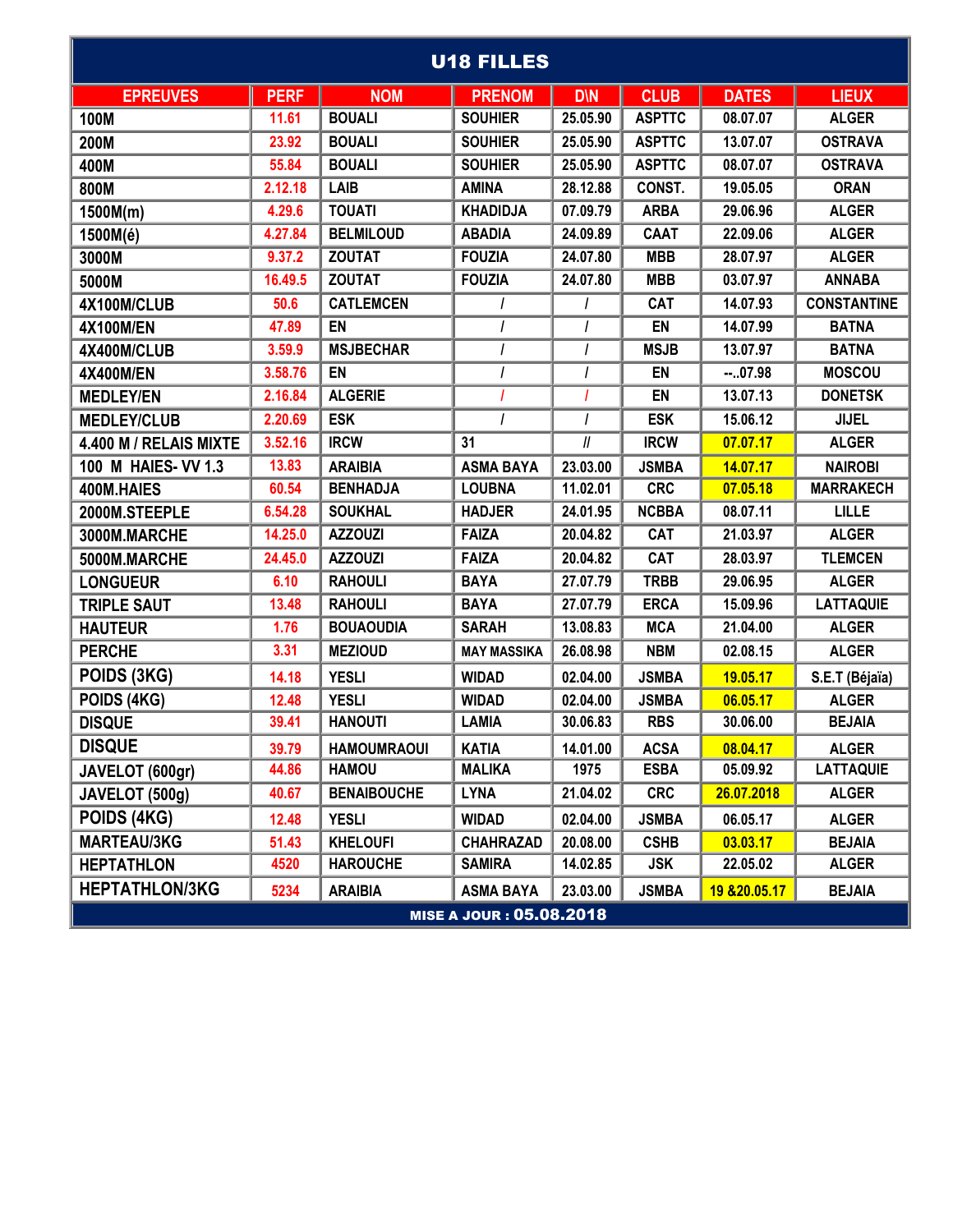| <b>U18 GARÇONS</b>   |             |                     |                          |            |              |              |                   |  |  |  |
|----------------------|-------------|---------------------|--------------------------|------------|--------------|--------------|-------------------|--|--|--|
| <b>EPREUVES</b>      | <b>PERF</b> | <b>NOM</b>          | <b>PRENOM</b>            | <b>D\N</b> | <b>CLUB</b>  | <b>DATES</b> | <b>LIEUX</b>      |  |  |  |
| 100M                 | 10.77       | <b>BOUCHAKOUR</b>   | <b>EL HADI</b>           | 08.08.91   | <b>MCA</b>   | 02.08.08     | <b>RABAT</b>      |  |  |  |
| 200M                 | 22.03       | <b>HAMOUDI</b>      | <b>MAHMOUD</b>           | 10.05.96   | <b>OSMT</b>  | 23.06.13     | <b>CAIRE</b>      |  |  |  |
| 400M                 | 47.69       | <b>BELBACHIR</b>    | <b>MOHAMED</b>           | 11.01.94   | <b>IRCW</b>  | 04.10.11     | <b>A.SAOUDITE</b> |  |  |  |
| 800M                 | 1.49.05     | <b>MANSEUR</b>      | <b>NADJIM</b>            | 08.06.88   | <b>IND</b>   | 15.06.05     | <b>ANNABA</b>     |  |  |  |
| 1000M                | 2.26.4      | <b>MANSEUR</b>      | <b>NADJIM</b>            | 08.06.88   | <b>IND</b>   | 28.12.04     | <b>ALGER</b>      |  |  |  |
| 1500M                | 3.48.46     | <b>ABDENOUZ</b>     | <b>HAMZA</b>             | 31.08.82   | <b>OCA</b>   | 18.07.99     | <b>BYDGOZYE</b>   |  |  |  |
| 3000M(M)             | 8.19.0      | <b>DAHMAR</b>       | <b>AISSA</b>             | P/1984     | <b>NCBBA</b> | 25.05.02     | <b>ALGER</b>      |  |  |  |
| 3000M(E)             | 8.18.98     | <b>BOUZIANE</b>     | <b>TOUFIK</b>            | 08.11.97   | <b>NKA</b>   | 24.08.14     | <b>NANJING</b>    |  |  |  |
| 4X100M/CLUB          | 43.2        | <b>RCKOUBA</b>      |                          |            | <b>RCK</b>   | 22.07.92     | <b>ALGER</b>      |  |  |  |
| <b>4X100M/EN</b>     | 42.87       | EN                  |                          | $\prime$   | EN           | 22.07.94     | <b>IONINA</b>     |  |  |  |
| 4X400M/CLUB          | 3.23.5      | <b>USBISKRA</b>     |                          |            | <b>USB</b>   | 13.07.97     | <b>BATNA</b>      |  |  |  |
| 4X400M/EN            | 3.21.85     | EN                  |                          | $\prime$   | EN           | 29.07.02     | <b>TUNIS</b>      |  |  |  |
| <b>4.400 M MIXTE</b> | 3.52.16     | <b>IRCW</b>         |                          | $\prime$   | <b>IRCW</b>  | 07.07.17     | <b>ALGER</b>      |  |  |  |
| <b>MEDLEY/EN</b>     | 1.56.08     | <b>ALGERIE</b>      |                          |            | EN           | 24.07.09     | <b>ALEP</b>       |  |  |  |
| <b>MEDLEY/CLUB</b>   | 2.00.03     | <b>MCALGER</b>      |                          |            | <b>MCA</b>   | 30.07.06     | <b>ANNABA</b>     |  |  |  |
| 110M.HAIES           | 13.92       | <b>BOUANANI</b>     | <b>AMINE</b>             | 17.10.97   | <b>MBB</b>   | 20.08.14     | <b>NANJING</b>    |  |  |  |
| 400M.HAIES           | 52.94       | <b>BENSAAD</b>      | <b>KAMEL</b>             | 15.12.84   | <b>MCA</b>   | 13.07.01     | <b>DEBRECEN</b>   |  |  |  |
| 2000M.STEEPLE        | 5.41.73     | <b>SAIDIA</b>       | <b>AHMED KENZI</b>       | 12.01.98   | <b>ESEE</b>  | 21.08.14     | <b>NANJING</b>    |  |  |  |
| 3000M.MARCHE         | 13.19.7     | <b>AMIRA</b>        | <b>REDA</b>              | 1978       | <b>ERCA</b>  | 05.05.94     | <b>ALGER</b>      |  |  |  |
| 5000M.MARCHE         | 21.59.5     | <b>MEHADI</b>       | <b>LOUNES</b>            | 10.05.75   | <b>JSA</b>   | 19.06.92     | <b>MASCARA</b>    |  |  |  |
| 10.000M.MARCHE       | 44.58.54    | <b>TOUCHE</b>       | <b>SAID</b>              | 14.05.99   | <b>MBB</b>   | 18.03.16     | S.E.T (Béjaïa)    |  |  |  |
| <b>LONGUEUR</b>      | 7.63        | <b>TRIKI</b>        | Y.MED.TAHAR              | 24.03.97   | <b>JSMC</b>  | 28.05.14     | <b>GABORONE</b>   |  |  |  |
| <b>TRIPLE SAUT</b>   | 15.32       | <b>SEBAT</b>        | <b>HAITEM</b>            | 26.08.97   | <b>CAT</b>   | 25.06.14     | <b>ALGER</b>      |  |  |  |
|                      |             | <b>HAMMAD</b>       | <b>A\RAHNANE</b>         | 27.05.77   | <b>MCA</b>   | 30.07.94     | <b>IONINA</b>     |  |  |  |
| <b>HAUTEUR</b>       | 2.10        | <b>BOUHANOUNE</b>   | <b>HICHAM</b>            | 01.01.97   | CAT          | 15.06.14     | <b>SETIF</b>      |  |  |  |
| <b>PERCHE</b>        | 4.81        | <b>BENYAHIA</b>     | <b>MOHAMED</b>           | 22.09.78   | <b>ESBA</b>  | 18.05.95     | <b>ALGER</b>      |  |  |  |
| POIDS.5KG            | 17.18       | <b>AGGOUN</b>       | <b>ABDELOUAHAB</b>       | 17.01.90   | <b>PCB</b>   | 11.07.07     | <b>OSTRAVA</b>    |  |  |  |
| POIDS.6KG            | 15.48       | <b>SLIMANI</b>      | <b>KHALIL</b>            | 18.05.79   | <b>ERCA</b>  | 11.07.96     | <b>ALGER</b>      |  |  |  |
| <b>POIDS.7.260KG</b> | 14.51       | <b>AGGOUN</b>       | <b>ABDELOUAHAB</b>       | 17.01.90   | <b>PCB</b>   | 25.05.07     | <b>BATNA</b>      |  |  |  |
| DISQUE.1, 5KG        | 52.96       | <b>BOUDAOUI</b>     | <b>WALID</b>             | 12.12.79   | <b>ESBA</b>  | 27.06.96     | <b>ALGER</b>      |  |  |  |
| DISQUE.1.750KG       | 40.97       | <b>DAHMANE</b>      | <b>SADEK</b>             | 27.05.82   | <b>OCA</b>   | 25.06.99     | <b>ALGER</b>      |  |  |  |
| <b>DISQUE.2KG</b>    | 45.36       | <b>BOUDAOUI</b>     | <b>WALID</b>             | 12.12.79   | <b>ESBA</b>  | 14.09.96     | <b>LATTAQUIE</b>  |  |  |  |
| JAVELOT.600G         | 64.60       | <b>MAHOUR BACHA</b> | <b>AHMED</b>             | 16.06.61   | <b>DNCA</b>  | 14.04.78     | <b>ALGER</b>      |  |  |  |
| JAVELOT.700G         | 60.85       | <b>MOKRANI</b>      | <b>NASSIM</b>            | 02.01.87   | <b>RBS</b>   | 21.07.04     | <b>ALGER</b>      |  |  |  |
| JAVELOT.800G         | 59.78       | <b>MAHOUR BACHA</b> | <b>YASSINE</b>           | 02.02.92   | <b>JSDA</b>  | 02.02.08     | <b>RABAT</b>      |  |  |  |
| <b>MARTEAU.5KG</b>   | 63.36       | <b>AMROUNE</b>      | <b>NABIL</b>             | 12.08.79   | <b>ERCA</b>  | 25.05.96     | <b>ALGER</b>      |  |  |  |
| <b>MARTEAU.6KG</b>   | 57.46       | <b>AMROUNE</b>      | <b>NABIL</b>             | 12.08.79   | <b>ERCA</b>  | 02.05.96     | <b>ALGER</b>      |  |  |  |
| <b>OCTATHLON</b>     | 5888        | <b>BOUKHENFIR</b>   | <b>AMIR</b>              | 09.02.96   | <b>CAT</b>   | 18.04.13     | <b>BEJAIA</b>     |  |  |  |
| <b>DECATHLON</b>     | 5817        | <b>MIMOUNE</b>      | <b>CHARAFEDINE</b>       | 12.01.99   | <b>MBT</b>   | 22/23.05.15  | <b>ALGER</b>      |  |  |  |
|                      |             |                     | MISE A JOUR : 05.08.2018 |            |              |              |                   |  |  |  |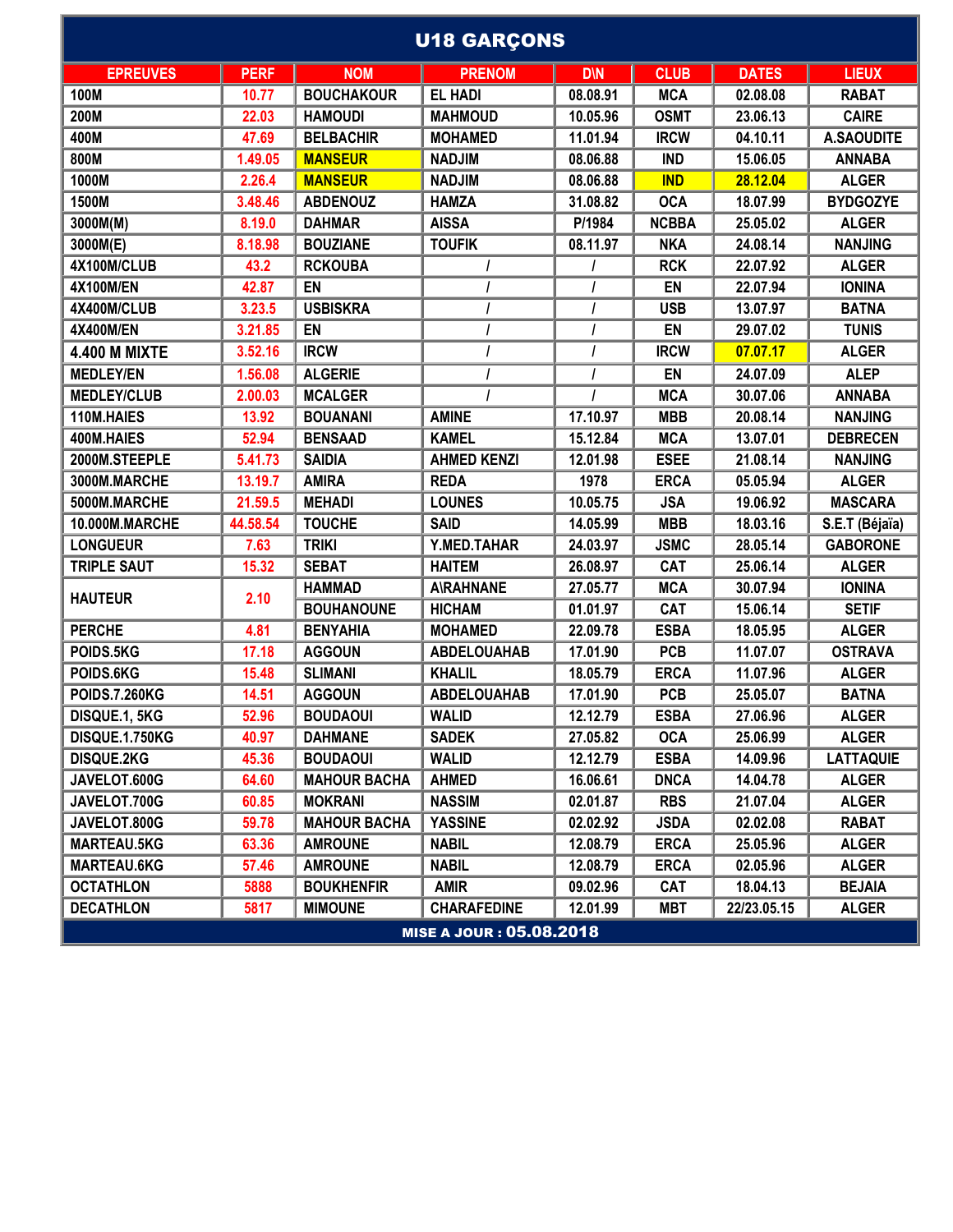| <b>MINIMES FILLES</b> |             |                   |                                 |                        |              |              |                    |  |  |  |  |
|-----------------------|-------------|-------------------|---------------------------------|------------------------|--------------|--------------|--------------------|--|--|--|--|
| <b>EPREUVES</b>       | <b>PERF</b> | <b>NOM</b>        | <b>PRENOM</b>                   | <b>D</b> <sub>IN</sub> | <b>CLUB</b>  | <b>DATES</b> | <b>LIEUX</b>       |  |  |  |  |
| <b>80M</b>            | 9.9(M)      | <b>HAMADI</b>     | <b>SALIHA</b>                   | 1976                   | <b>CAT</b>   | 06.07.95     | <b>SETIF</b>       |  |  |  |  |
|                       | 9.92(E)     | <b>ARAIBIA</b>    | <b>ASMA BAYA</b>                | 23.03.00               | <b>JSMBA</b> | 05.06.15     | <b>AIN-DEFLA</b>   |  |  |  |  |
| 150M(M)               | 18.6        | <b>ARROUS</b>     | <b>SARAH</b>                    | 11.06.82               | AAE          | 20.05.90     | <b>BRYAN</b>       |  |  |  |  |
| 150M(E)               | 18.55       | <b>BENHADJA</b>   | <b>LOUBNA</b>                   | 2001                   | <b>CRC</b>   | 06.06.15     | <b>AIN-DEFLA</b>   |  |  |  |  |
| 250M                  | 33.3        | <b>MAMERI</b>     | <b>NASSIMA</b>                  | 1971                   | <b>NADIT</b> | 03.04.86     | <b>ALGER</b>       |  |  |  |  |
| 1200M/E               | 3.33.96     | <b>OUGHLISSI</b>  | <b>DAOUIA</b>                   | 12.02.85               | <b>ACSA</b>  | 30.06.00     | <b>BATNA</b>       |  |  |  |  |
| 1200M/M               | 3.34.0      | <b>OUGHLISSI</b>  | <b>DAOUIA</b>                   | 12.02.85               | <b>ACSA</b>  | 24.07.00     | <b>ALGER</b>       |  |  |  |  |
| 2000M                 | 6.22.6      | <b>AFTOUCHE</b>   | <b>SAMIRA</b>                   | 03.08.85               | <b>ACB</b>   | 23.07.00     | <b>ALGER</b>       |  |  |  |  |
| 2000M                 | 6.22.6      | <b>BENACHOUR</b>  | <b>FATMA</b>                    | 07.12.85               | <b>MSJB</b>  | 23.07.00     | <b>ALGER</b>       |  |  |  |  |
| 4X80M                 | 40.3        | <b>ESBA</b>       |                                 |                        | <b>ESBA</b>  | 14.07.98     | <b>CONSTANTINE</b> |  |  |  |  |
| 80M.HAIES             | 11.73       | <b>ARAIBIA</b>    | <b>ASMA BAYA</b>                | 23.03.2000             | <b>JSMBA</b> | 20.06.14     | <b>ALGER</b>       |  |  |  |  |
| 250M.HAIES /M         | 36.9        | <b>BENTAHAR</b>   | <b>NAIMA</b>                    | 1981                   | <b>ESBA</b>  | 30.06.96     | <b>ALGER</b>       |  |  |  |  |
| 250M.HAIES /E         | 36.71       | <b>HADDAR</b>     | <b>DIHIA</b>                    | 29.04.95               | <b>ESK</b>   | 06.07.10     | <b>AIN DEFLA</b>   |  |  |  |  |
| 3000M.MARCHE          | 14.25.0     | <b>AZOUZI</b>     | <b>FAIZA</b>                    | 20.04.82               | CAT          | 20.06.96     | <b>ALGER</b>       |  |  |  |  |
| <b>LONGUEUR</b>       | 5.66        | <b>ARAIBIA</b>    | <b>ASMA BAYA</b>                | 23.03.00               | <b>JSMBA</b> | 22.05.15     | <b>ALGER</b>       |  |  |  |  |
| <b>TRIPLE SAUT</b>    | 12.05       | <b>RAHOULI</b>    | <b>BAYA</b>                     | 27.07.79               | <b>TRBB</b>  | 30.06.94     | <b>ALGER</b>       |  |  |  |  |
| <b>HAUTEUR</b>        | 1.69        | <b>CHIBANI</b>    | <b>WIAM MERIEM</b>              | 2000                   | <b>NRD</b>   | 20.03.15     | Alger              |  |  |  |  |
| <b>PERCHE</b>         | 2.80        | <b>HAIDER</b>     | <b>YASMINE</b>                  | 03.10.97               | <b>MBB</b>   | 06.07.12     | <b>ALGER</b>       |  |  |  |  |
| <b>POIDS</b>          | 12.36       | <b>YESLI</b>      | <b>WIDAD</b>                    | 02.04.00               | <b>JSMBA</b> | 06.03.15     | Alger              |  |  |  |  |
| <b>DISQUE</b>         | 42.82       | <b>MOUHAMMEDI</b> | <b>AMINA</b>                    | 22.01.2000             | <b>JMHD</b>  | 06.06.15     | <b>AIN-DEFLA</b>   |  |  |  |  |
| <b>JAVELOT</b>        | 38.58       | <b>BELOUAR</b>    | <b>ASSIA</b>                    | 25.02.79               | <b>TRBB</b>  | 22.07.94     | <b>MASCARA</b>     |  |  |  |  |
| <b>MARTEAU</b>        | 47.07       | <b>KHELOUFI</b>   | <b>CHAHRAZED</b>                | 20.08.00               | <b>CSHB</b>  | 16.05.15     | <b>BEJAIA</b>      |  |  |  |  |
| <b>PENTATHLON</b>     | 173         | <b>ARAIBIA</b>    | <b>ASMA BAYA</b>                | 23.03.00               | <b>JSMBA</b> | 22/23.05.15  | <b>ALGER</b>       |  |  |  |  |
|                       |             |                   | <b>MISE A JOUR : 05.08.2018</b> |                        |              |              |                    |  |  |  |  |

| <b>MINIMES GARÇONS</b> |             |                 |                                 |            |              |              |                   |  |  |  |  |
|------------------------|-------------|-----------------|---------------------------------|------------|--------------|--------------|-------------------|--|--|--|--|
| <b>EPREUVES</b>        | <b>PERF</b> | <b>NOM</b>      | <b>PRENOM</b>                   | <b>DIN</b> | <b>CLUB</b>  | <b>DATES</b> | <b>LIEUX</b>      |  |  |  |  |
| <b>80M</b>             | 9.0         | <b>SEKKAT</b>   | <b>TOUFIK</b>                   | 14.03.78   | <b>IRBM</b>  | 19.06.93     | <b>ALGER</b>      |  |  |  |  |
|                        | 9.0         | <b>HANI</b>     | N                               |            | <b>CRBO</b>  | 29.05.86     | <b>BATNA</b>      |  |  |  |  |
| <b>150M</b>            | 16.22(E)    | <b>ZEKRAOUI</b> | <b>MED MEHDI</b>                | 05.01.00   | <b>JSS</b>   | 06.06.15     | <b>AIN-DEFLA</b>  |  |  |  |  |
| 250M                   | 29.1        | <b>SEKKAT</b>   | <b>TOUFIK</b>                   | 14.03.78   | <b>IRBM</b>  | 18.07.93     | <b>ANNABA</b>     |  |  |  |  |
| 1200M                  | 3.06.2      | <b>MESSAOUI</b> | <b>SAMIR</b>                    |            | <b>JSA</b>   | 24.07.91     | <b>ALGER</b>      |  |  |  |  |
| 2000M                  | 5.38.0      | <b>DAHMAR</b>   | <b>AISSA</b>                    | P/1984     | <b>NCBBA</b> | 23.07.00     | <b>ALGER</b>      |  |  |  |  |
| 100M.HAIES             | 13.2        | <b>OBAIZI</b>   | <b>AHMED</b>                    | 13.01.80   | <b>HAMRA</b> | 24.06.94     | <b>BATNA</b>      |  |  |  |  |
| 250M.HAIES             | 30.8        | <b>GHOZALI</b>  | <b>TAHAR</b>                    | 27.01.79   | <b>RCK</b>   | 30.06.94     | <b>BATNA</b>      |  |  |  |  |
| 4X80M                  | 36.2        | <b>MP ORAN</b>  |                                 |            | <b>MPO</b>   | 08.06.89     | <b>ORAN</b>       |  |  |  |  |
| 3000M.MARCHE           | 13.47.93    | <b>AISSA</b>    | A                               |            | <b>ASSN</b>  | 30.06.06     | <b>ORAN</b>       |  |  |  |  |
| <b>3KM.MARCHE</b>      | 25.59       | <b>BENZERFA</b> | <b>A.FATEH</b>                  | 13.03.95   | <b>ASSN</b>  | 03.04.10     | <b>BLIDA</b>      |  |  |  |  |
| 5000M.MARCHE           | 22.49.65    | <b>BOURAS</b>   | <b>DJABER</b>                   | 11.02.97   | <b>ASAPC</b> | 19.06.12     | <b>ALGER</b>      |  |  |  |  |
| <b>LONGUEUR</b>        | 6.88        | <b>TRIKI</b>    | Y.MED.TAHAR                     | 24.03.97   | <b>JSMC</b>  | 05.07.12     | <b>AIN DEFLA</b>  |  |  |  |  |
| <b>TRIPLE SAUT</b>     | 14.61       | <b>TRIKI</b>    | Y.MED.TAHAR                     | 24.03.97   | <b>JSMC</b>  | 04.07.12     | <b>AIN DEFLA</b>  |  |  |  |  |
| <b>HAUTEUR</b>         | 1.91        | <b>ZERROUKI</b> | <b>FOUAD</b>                    | 20.01.89   | <b>MCA</b>   | 09.07.04     | <b>ALGER</b>      |  |  |  |  |
| <b>PERCHE</b>          | 4.30        | <b>KHIARI</b>   | <b>SYPHAX</b>                   | 25.07.78   | <b>ERCA</b>  | 24.07.93     | <b>SALAMANQUE</b> |  |  |  |  |
| <b>POIDS</b>           | 16.66       | <b>CHAALAL</b>  | <b>ALAEDDINE</b>                | 09.01.97   | <b>AC19</b>  | 02.06.12     | <b>BEJAIA</b>     |  |  |  |  |
| <b>DISQUE</b>          | 44.78       | <b>LAOUAR</b>   | <b>TAREK</b>                    | 1966       | <b>MCA</b>   | 04.06.81     | <b>ALGER</b>      |  |  |  |  |
| <b>JAVELOT</b>         | 60.40       | <b>OBAIZI</b>   | <b>AHMED</b>                    | 13.01.80   | <b>MBT</b>   | 04.07.95     | <b>ALGER</b>      |  |  |  |  |
| <b>MARTEAU</b>         | 55.00       | <b>AMROUNE</b>  | <b>NABIL</b>                    | 12.08.79   | <b>ERCA</b>  | 10.06.94     | <b>ALGER</b>      |  |  |  |  |
| <b>HEXATHLON</b>       | 160         | <b>ZEBICHA</b>  | <b>TAYEB</b>                    | 1980       | <b>MBB</b>   | 01.06.95     | TIZI-OUZOU        |  |  |  |  |
|                        |             |                 | <b>MISE A JOUR : 05.08.2018</b> |            |              |              |                   |  |  |  |  |